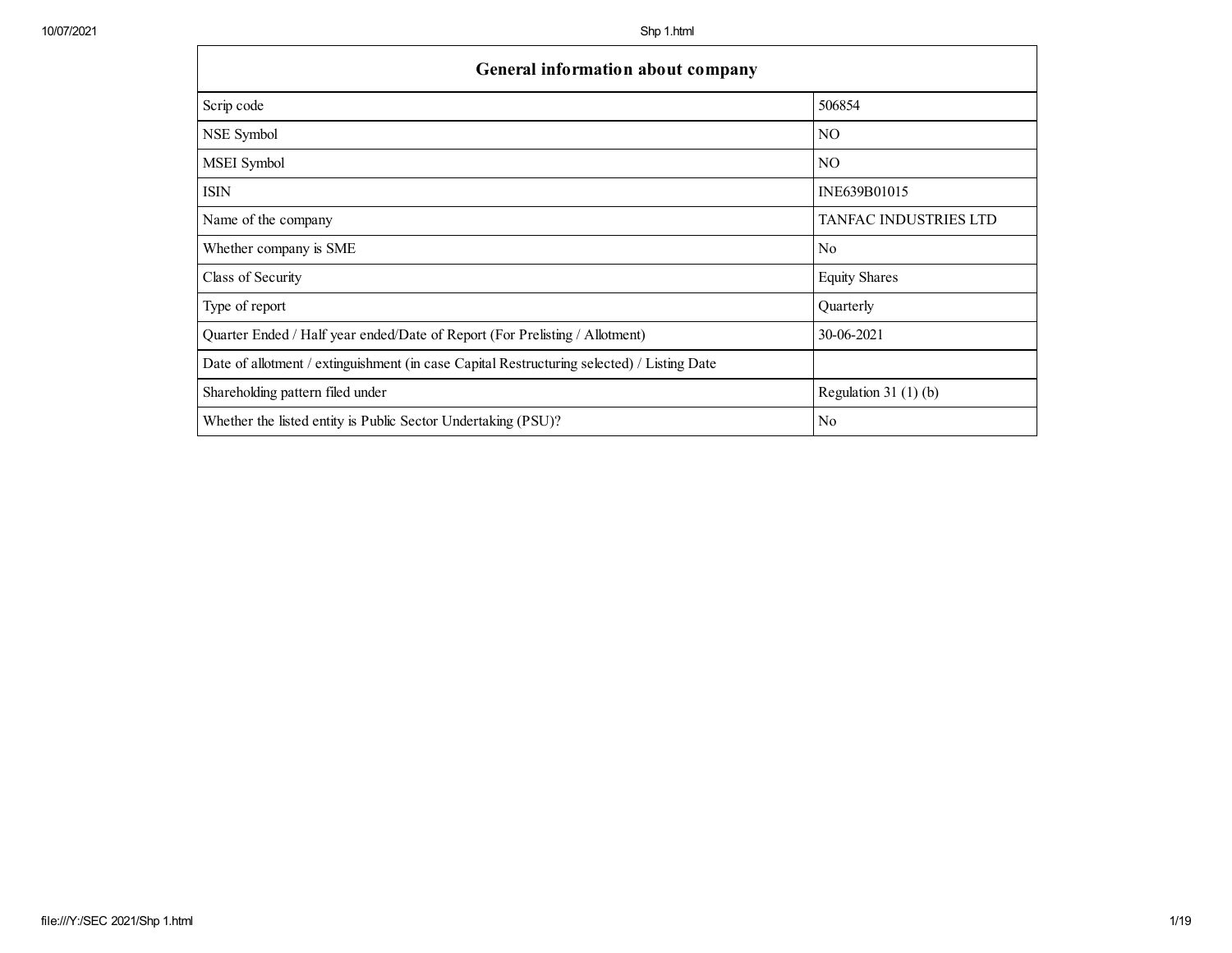|                       | <b>Declaration</b>                                                                        |                |                                |                       |                             |  |  |  |  |  |  |
|-----------------------|-------------------------------------------------------------------------------------------|----------------|--------------------------------|-----------------------|-----------------------------|--|--|--|--|--|--|
| Sr.<br>N <sub>0</sub> | Particular                                                                                | Yes/No         | Promoter and<br>Promoter Group | Public<br>shareholder | Non Promoter-<br>Non Public |  |  |  |  |  |  |
|                       | Whether the Listed Entity has issued any partly paid up shares?                           | N <sub>0</sub> | N <sub>0</sub>                 | No                    | N <sub>0</sub>              |  |  |  |  |  |  |
| 2                     | Whether the Listed Entity has issued any Convertible Securities?                          | N <sub>0</sub> | No                             | No                    | No                          |  |  |  |  |  |  |
| 3                     | Whether the Listed Entity has issued any Warrants?                                        | N <sub>0</sub> | N <sub>0</sub>                 | No                    | N <sub>0</sub>              |  |  |  |  |  |  |
| 4                     | Whether the Listed Entity has any shares against which<br>depository receipts are issued? | No             | N <sub>0</sub>                 | N <sub>0</sub>        | No                          |  |  |  |  |  |  |
| 5                     | Whether the Listed Entity has any shares in locked-in?                                    | N <sub>0</sub> | N <sub>0</sub>                 | No                    | No                          |  |  |  |  |  |  |
| 6                     | Whether any shares held by promoters are pledge or otherwise<br>encumbered?               | N <sub>0</sub> | N <sub>0</sub>                 |                       |                             |  |  |  |  |  |  |
|                       | Whether company has equity shares with differential voting<br>rights?                     | N <sub>0</sub> | No                             | N <sub>0</sub>        | No                          |  |  |  |  |  |  |
| 8                     | Whether the listed entity has any significant beneficial owner?                           | Yes            |                                |                       |                             |  |  |  |  |  |  |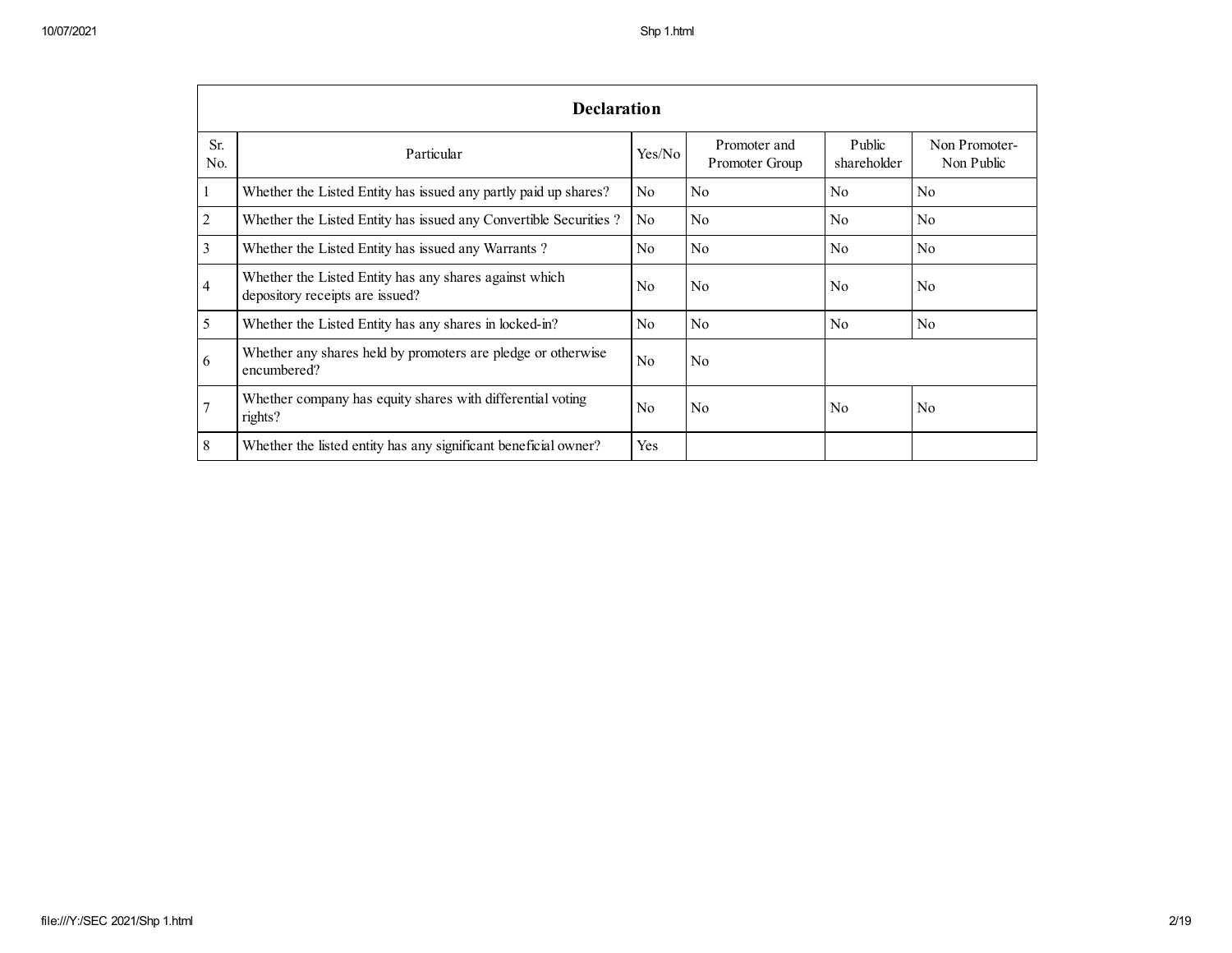|                 | Table I - Summary Statement holding of specified securities |                                  |                      |                    |                          |                                                                    |                                                                                                                      |                                                                  |               |         |                       |  |  |
|-----------------|-------------------------------------------------------------|----------------------------------|----------------------|--------------------|--------------------------|--------------------------------------------------------------------|----------------------------------------------------------------------------------------------------------------------|------------------------------------------------------------------|---------------|---------|-----------------------|--|--|
|                 | Category<br>of<br>shareholder<br>(II)                       | Nos. Of<br>shareholders<br>(III) | No. of<br>fully paid | No. Of<br>Partly   | No. Of<br>shares         | Total nos.<br>shares<br>held (VII)<br>$= (IV) +$<br>$(V)$ + $(VI)$ | Shareholding as a %<br>of total no. of<br>shares (calculated<br>as per SCRR, 1957)<br>(VIII) As a % of<br>$(A+B+C2)$ | Number of Voting Rights held in each<br>class of securities (IX) |               |         |                       |  |  |
| Category<br>(I) |                                                             |                                  | up equity            | paid-up<br>equity  | underlying<br>Depository |                                                                    |                                                                                                                      | No of Voting (XIV) Rights                                        |               |         | Total as              |  |  |
|                 |                                                             |                                  | shares<br>held (IV)  | shares<br>held (V) | Receipts<br>(VI)         |                                                                    |                                                                                                                      | Class<br>eg: $X$                                                 | Class<br>eg:y | Total   | $a\%$ of<br>$(A+B+C)$ |  |  |
| (A)             | Promoter<br>$\&$<br>Promoter<br>Group                       | $\overline{4}$                   | 5084802              |                    |                          | 5084802                                                            | 50.98                                                                                                                | 5084802                                                          |               | 5084802 | 50.98                 |  |  |
| (B)             | Public                                                      | 13287                            | 4890198              |                    |                          | 4890198                                                            | 49.02                                                                                                                | 4890198                                                          |               | 4890198 | 49.02                 |  |  |
| (C)             | Non<br>Promoter-<br>Non Public                              |                                  |                      |                    |                          |                                                                    |                                                                                                                      |                                                                  |               |         |                       |  |  |
| (C1)            | <b>Shares</b><br>underlying<br><b>DRs</b>                   |                                  |                      |                    |                          |                                                                    |                                                                                                                      |                                                                  |               |         |                       |  |  |
| (C2)            | Shares held<br>by<br>Employee<br>Trusts                     |                                  |                      |                    |                          |                                                                    |                                                                                                                      |                                                                  |               |         |                       |  |  |
|                 | Total                                                       | 13291                            | 9975000              |                    |                          | 9975000                                                            | 100                                                                                                                  | 9975000                                                          |               | 9975000 | 100                   |  |  |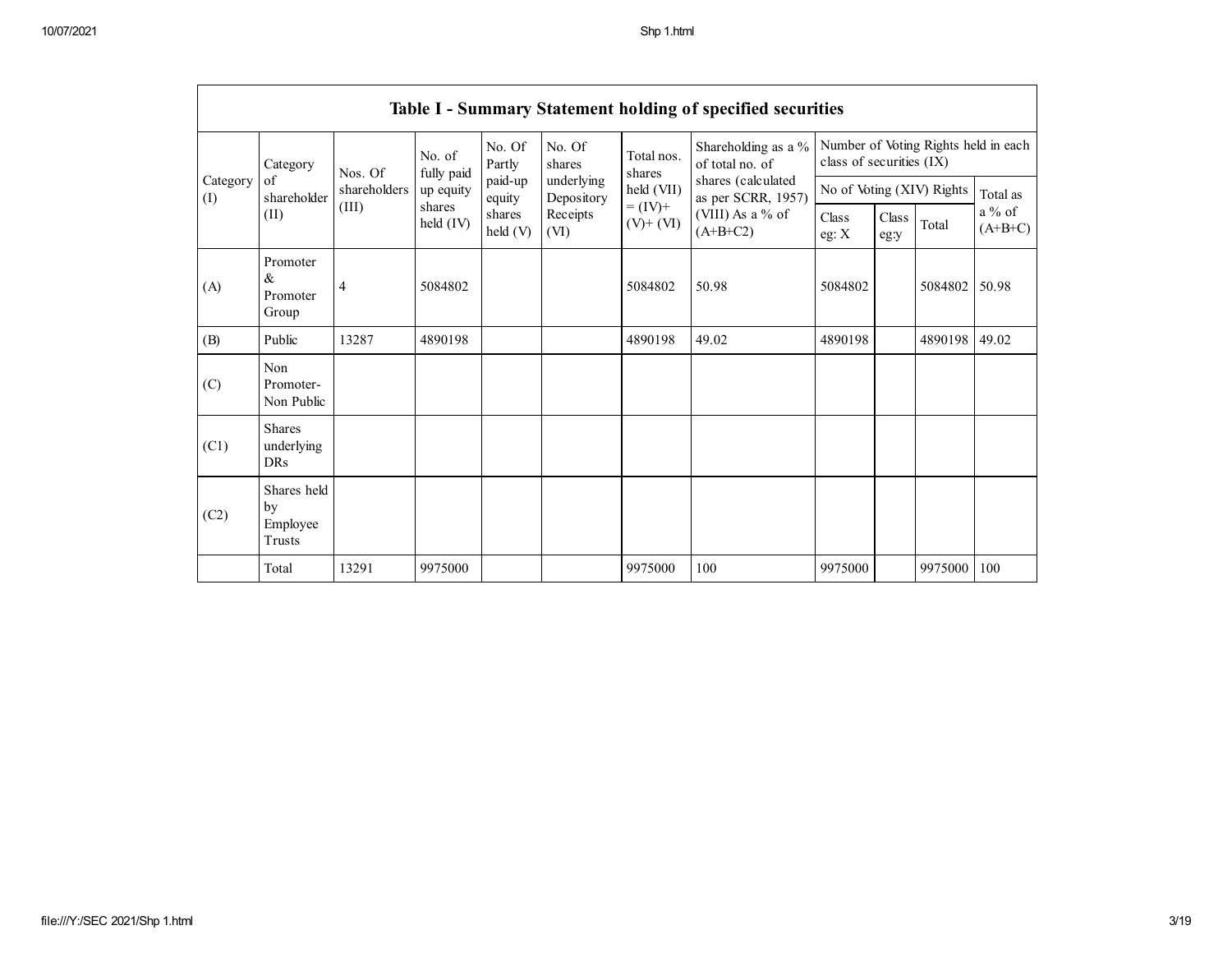|                 | Table I - Summary Statement holding of specified securities |                                                                                                                                                                         |                                                  |                                                                |                                                                                                               |                                                         |            |                                                                        |                                |                                       |  |
|-----------------|-------------------------------------------------------------|-------------------------------------------------------------------------------------------------------------------------------------------------------------------------|--------------------------------------------------|----------------------------------------------------------------|---------------------------------------------------------------------------------------------------------------|---------------------------------------------------------|------------|------------------------------------------------------------------------|--------------------------------|---------------------------------------|--|
| Category<br>(I) | Category<br>of<br>shareholder<br>(II)                       | No. Of<br>No. of<br><b>Shares</b><br><b>Shares</b><br>Underlying<br>Underlying<br>Outstanding<br>Outstanding<br>convertible<br>Warrants<br>securities<br>$(X_i)$<br>(X) |                                                  | No. Of Shares<br>Underlying<br>Outstanding<br>convertible      | Shareholding, as a %<br>assuming full conversion<br>of convertible securities (<br>as a percentage of diluted | Number of<br>Locked in<br>shares (XII)                  |            | Number of<br>Shares<br>pledged or<br>otherwise<br>encumbered<br>(XIII) |                                | Number of<br>equity shares<br>held in |  |
|                 |                                                             |                                                                                                                                                                         | securities and<br>No. Of<br>Warrants (Xi)<br>(a) | share capital) $(XI)$ =<br>$(VII)+(X)$ As a % of<br>$(A+B+C2)$ | No.<br>(a)                                                                                                    | As a<br>$%$ of<br>total<br><b>Shares</b><br>held<br>(b) | No.<br>(a) | As a<br>$%$ of<br>total<br><b>Shares</b><br>held<br>(b)                | dematerialized<br>form $(XIV)$ |                                       |  |
| (A)             | Promoter<br>$\&$<br>Promoter<br>Group                       |                                                                                                                                                                         |                                                  |                                                                | 50.98                                                                                                         |                                                         |            |                                                                        |                                | 5084802                               |  |
| (B)             | Public                                                      |                                                                                                                                                                         |                                                  |                                                                | 49.02                                                                                                         |                                                         |            |                                                                        |                                | 4585068                               |  |
| (C)             | Non<br>Promoter-<br>Non Public                              |                                                                                                                                                                         |                                                  |                                                                |                                                                                                               |                                                         |            |                                                                        |                                |                                       |  |
| (C1)            | <b>Shares</b><br>underlying<br><b>DRs</b>                   |                                                                                                                                                                         |                                                  |                                                                |                                                                                                               |                                                         |            |                                                                        |                                |                                       |  |
| (C2)            | Shares held<br>by<br>Employee<br><b>Trusts</b>              |                                                                                                                                                                         |                                                  |                                                                |                                                                                                               |                                                         |            |                                                                        |                                |                                       |  |
|                 | Total                                                       |                                                                                                                                                                         |                                                  |                                                                | 100                                                                                                           |                                                         |            |                                                                        |                                | 9669870                               |  |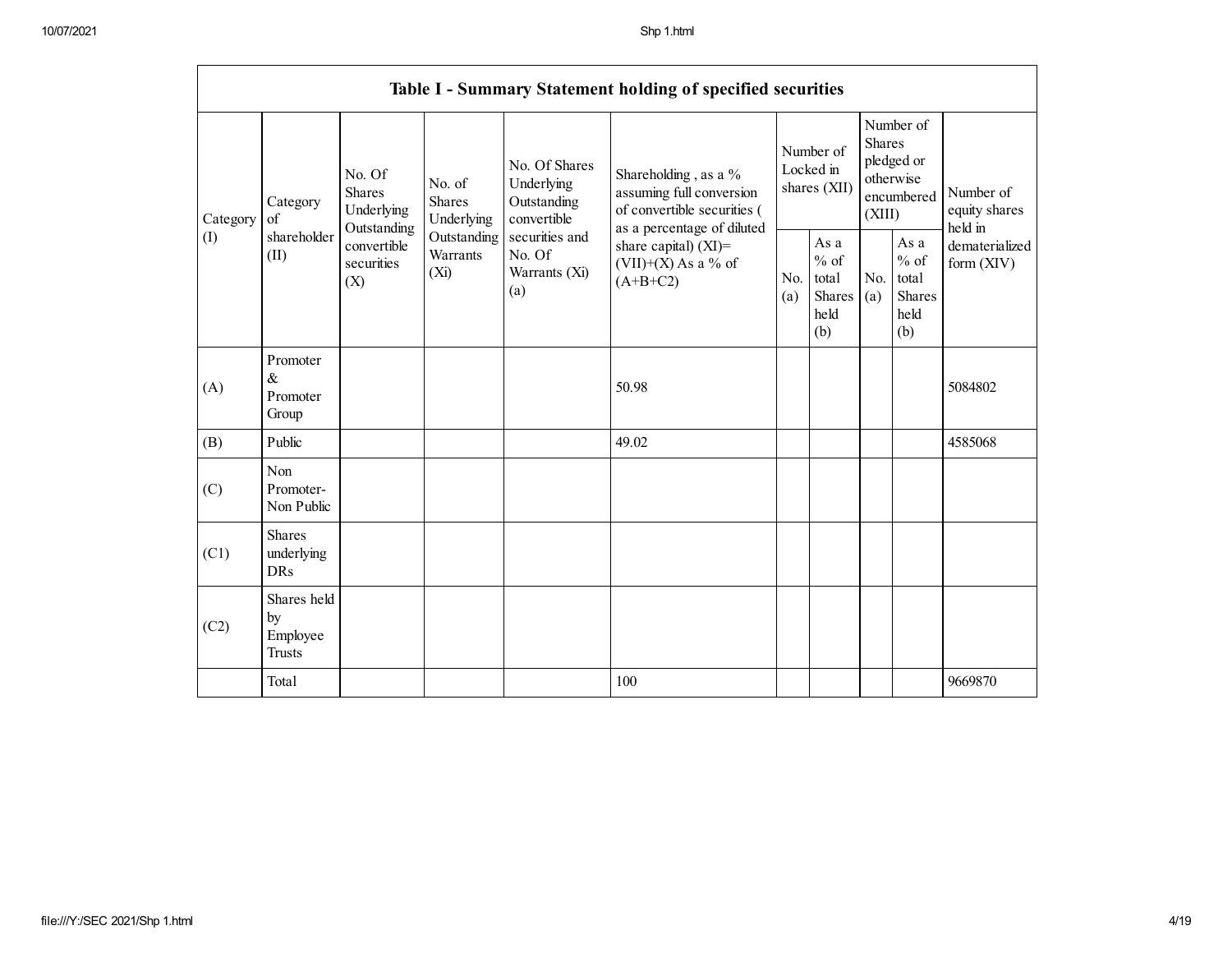|                                                                                         | Table II - Statement showing shareholding pattern of the Promoter and Promoter Group |                         |                            |                             |                                    |                             |                                           |                           |               |                                                                  |                                     |
|-----------------------------------------------------------------------------------------|--------------------------------------------------------------------------------------|-------------------------|----------------------------|-----------------------------|------------------------------------|-----------------------------|-------------------------------------------|---------------------------|---------------|------------------------------------------------------------------|-------------------------------------|
|                                                                                         |                                                                                      |                         | No. of                     | No. Of                      | No. Of                             | Total<br>nos.               | Shareholding as<br>a % of total no.       |                           |               | Number of Voting Rights held in<br>each class of securities (IX) |                                     |
| Sr.                                                                                     | Category &<br>Name of the<br>Shareholders (I)                                        | Nos. Of<br>shareholders | fully<br>paid up<br>equity | Partly<br>paid-up<br>equity | shares<br>underlying<br>Depository | shares<br>held<br>$(VII) =$ | of shares<br>(calculated as<br>per SCRR,  | No of Voting (XIV) Rights |               |                                                                  | Total<br>as a                       |
|                                                                                         |                                                                                      | (III)                   | shares<br>held<br>(IV)     | shares<br>held<br>(V)       | Receipts<br>(VI)                   | $(IV)^+$<br>$(V)+$<br>(VI)  | 1957) (VIII) As<br>$a\%$ of<br>$(A+B+C2)$ | Class<br>eg: X            | Class<br>eg:y | Total                                                            | $%$ of<br>Total<br>Voting<br>rights |
| $\boldsymbol{\mathsf{A}}$                                                               | Table II - Statement showing shareholding pattern of the Promoter and Promoter Group |                         |                            |                             |                                    |                             |                                           |                           |               |                                                                  |                                     |
| (1)                                                                                     | Indian                                                                               |                         |                            |                             |                                    |                             |                                           |                           |               |                                                                  |                                     |
| (b)                                                                                     | Central<br>Government/<br><b>State</b><br>Government(s)                              | 1                       | 2595000                    |                             |                                    | 2595000                     | 26.02                                     | 2595000                   |               | 2595000                                                          | 26.02                               |
| (d)                                                                                     | Any Other<br>(specify)                                                               | 3                       | 2489802                    |                             |                                    | 2489802                     | 24.96                                     | 2489802                   |               | 2489802                                                          | 24.96                               |
| Sub-Total (A)<br>(1)                                                                    |                                                                                      | 4                       | 5084802                    |                             |                                    | 5084802                     | 50.98                                     | 5084802                   |               | 5084802                                                          | 50.98                               |
| (2)                                                                                     | Foreign                                                                              |                         |                            |                             |                                    |                             |                                           |                           |               |                                                                  |                                     |
| Total<br>Shareholding<br>of Promoter<br>and Promoter<br>Group $(A)=$<br>$(A)(1)+(A)(2)$ |                                                                                      | 4                       | 5084802                    |                             |                                    | 5084802                     | 50.98                                     | 5084802                   |               | 5084802                                                          | 50.98                               |
| $\, {\bf B}$                                                                            | Table III - Statement showing shareholding pattern of the Public shareholder         |                         |                            |                             |                                    |                             |                                           |                           |               |                                                                  |                                     |
| (1)                                                                                     | Institutions                                                                         |                         |                            |                             |                                    |                             |                                           |                           |               |                                                                  |                                     |
| (a)                                                                                     | Mutual Funds                                                                         | 6                       | 5550                       |                             |                                    | 5550                        | 0.06                                      | 5550                      |               | 5550                                                             | 0.06                                |
| (f)                                                                                     | Financial<br>Institutions/<br>Banks                                                  | 2                       | 700                        |                             |                                    | 700                         | 0.01                                      | 700                       |               | 700                                                              | 0.01                                |
| Sub-Total (B)<br>(1)                                                                    |                                                                                      | 8                       | 6250                       |                             |                                    | 6250                        | 0.06                                      | 6250                      |               | 6250                                                             | 0.06                                |
| (3)                                                                                     | Non-institutions                                                                     |                         |                            |                             |                                    |                             |                                           |                           |               |                                                                  |                                     |
| (a(i))                                                                                  | Individuals -<br>i.Individual                                                        | 12930                   | 2413900                    |                             |                                    | 2413900                     | 24.2                                      | 2413900                   |               | 2413900                                                          | 24.2                                |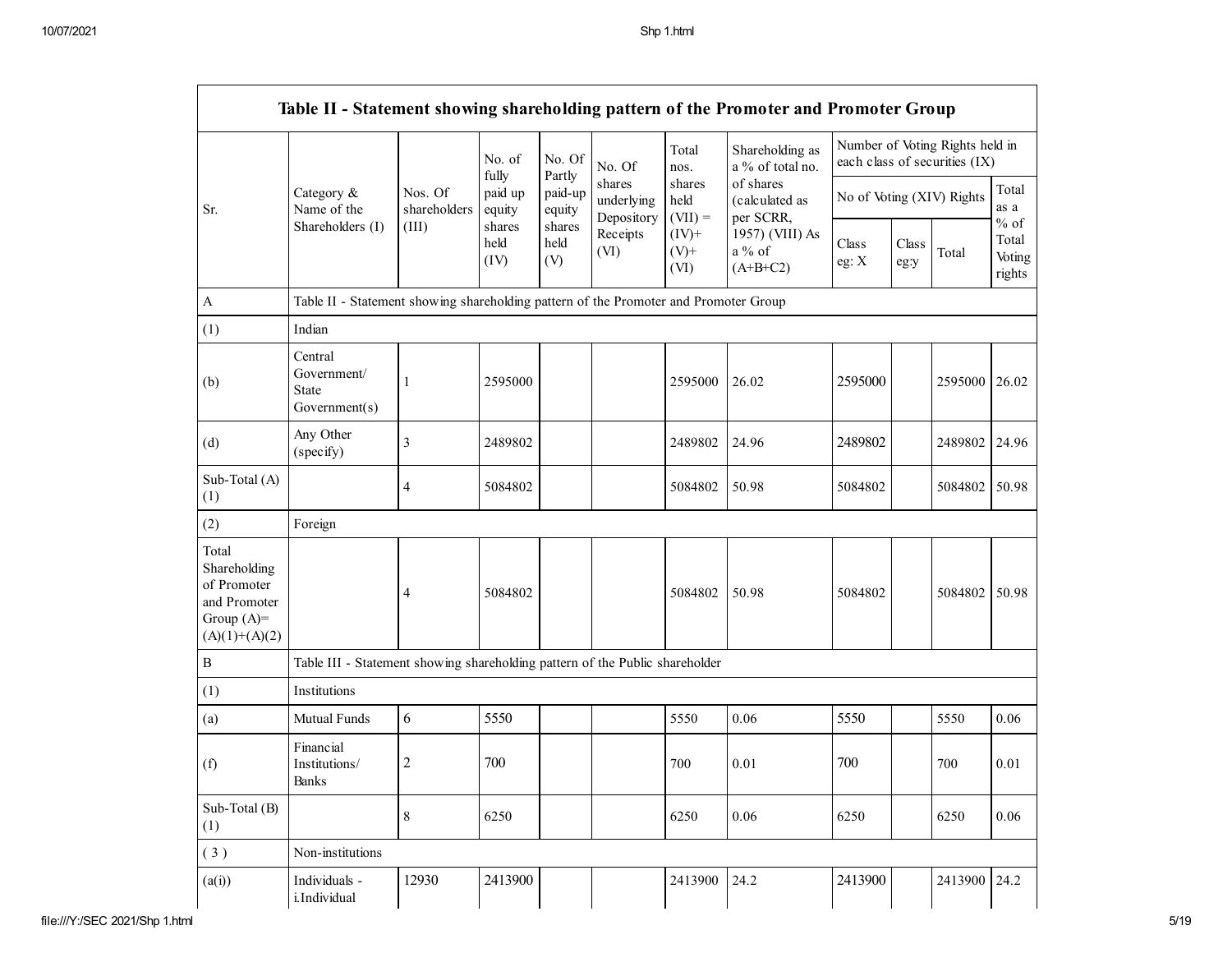|                                                                           | shareholders<br>holding nominal<br>share capital up<br>to Rs. 2 lakhs.                                              |       |         |  |         |       |         |         |       |
|---------------------------------------------------------------------------|---------------------------------------------------------------------------------------------------------------------|-------|---------|--|---------|-------|---------|---------|-------|
| (a(ii))                                                                   | Individuals - ii.<br>Individual<br>shareholders<br>holding nominal<br>share capital in<br>excess of Rs. 2<br>lakhs. | 5     | 259522  |  | 259522  | 2.6   | 259522  | 259522  | 2.6   |
| (e)                                                                       | Any Other<br>(specify)                                                                                              | 344   | 2210526 |  | 2210526 | 22.16 | 2210526 | 2210526 | 22.16 |
| Sub-Total (B)<br>(3)                                                      |                                                                                                                     | 13279 | 4883948 |  | 4883948 | 48.96 | 4883948 | 4883948 | 48.96 |
| <b>Total Public</b><br>Shareholding<br>$(B)= (B)(1) +$<br>$(B)(2)+(B)(3)$ |                                                                                                                     | 13287 | 4890198 |  | 4890198 | 49.02 | 4890198 | 4890198 | 49.02 |
| $\overline{C}$                                                            | Table IV - Statement showing shareholding pattern of the Non Promoter- Non Public shareholder                       |       |         |  |         |       |         |         |       |
| Total (<br>$A+B+C2$ )                                                     |                                                                                                                     | 13291 | 9975000 |  | 9975000 | 100   | 9975000 | 9975000 | 100   |
| Total (A+B+C                                                              |                                                                                                                     | 13291 | 9975000 |  | 9975000 | 100   | 9975000 | 9975000 | 100   |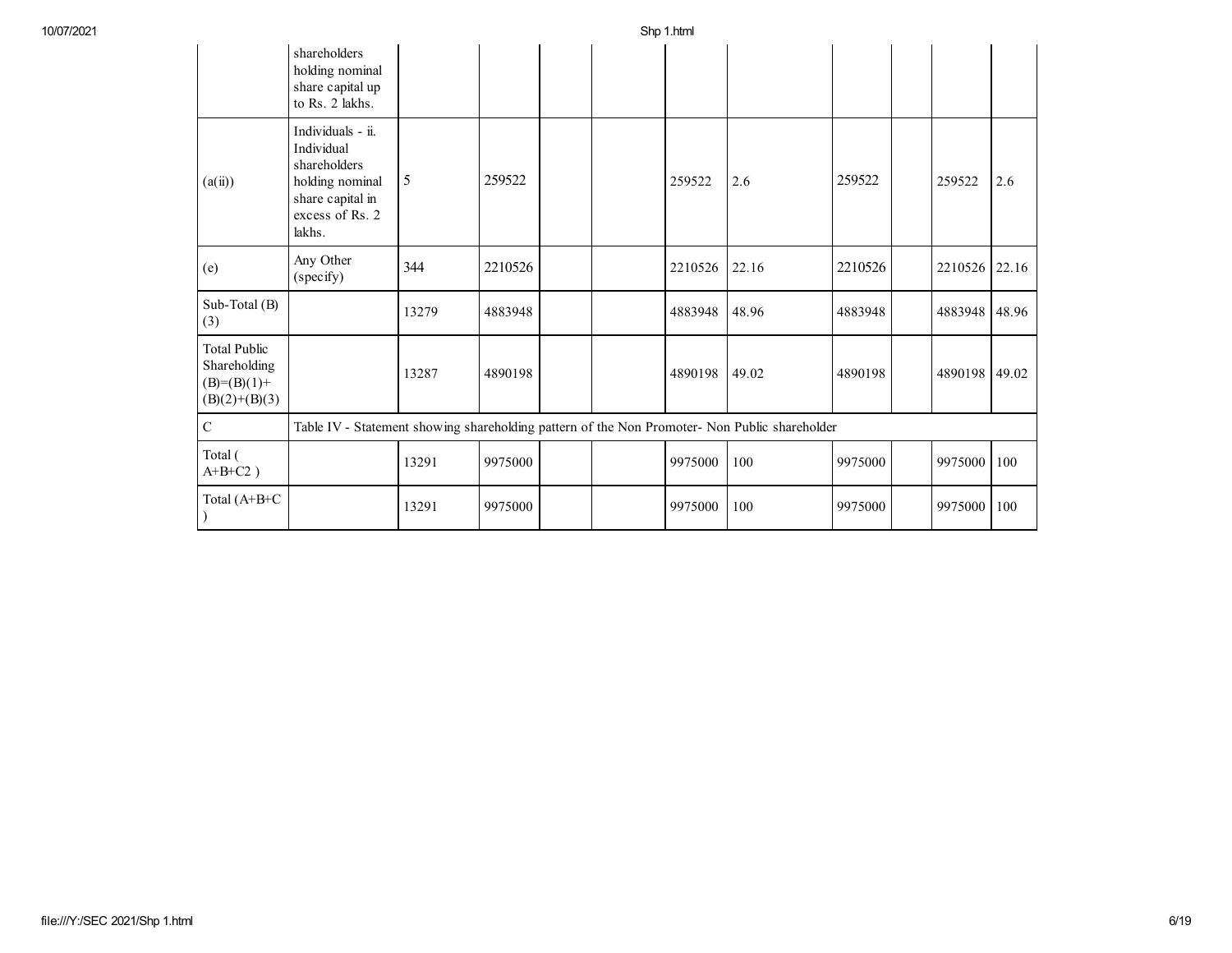| Table II - Statement showing shareholding pattern of the Promoter and Promoter Group    |                                                                                                                                       |                                                                                      |                                                              |                                                                                                                                                                           |  |                                                  |            |                                                                               |                                       |  |  |
|-----------------------------------------------------------------------------------------|---------------------------------------------------------------------------------------------------------------------------------------|--------------------------------------------------------------------------------------|--------------------------------------------------------------|---------------------------------------------------------------------------------------------------------------------------------------------------------------------------|--|--------------------------------------------------|------------|-------------------------------------------------------------------------------|---------------------------------------|--|--|
| Sr.                                                                                     | No. Of<br>No. of<br><b>Shares</b><br><b>Shares</b><br>Underlying<br>Outstanding<br>convertible<br>securities (X)<br>(X <sub>i</sub> ) | Underlying                                                                           | No. Of Shares<br>Underlying<br>Outstanding                   | Shareholding, as a %<br>assuming full conversion of<br>convertible securities (as a<br>percentage of diluted share<br>capital) $(XI) = (VII)+(X) As a$<br>% of $(A+B+C2)$ |  | Number of<br>Locked in<br>shares (XII)           |            | Number of<br><b>Shares</b><br>pledged or<br>otherwise<br>encumbered<br>(XIII) | Number of<br>equity shares<br>held in |  |  |
|                                                                                         |                                                                                                                                       | Outstanding<br>Warrants                                                              | convertible<br>securities and No.<br>Of Warrants (Xi)<br>(a) |                                                                                                                                                                           |  | As a<br>$%$ of<br>total<br>Shares<br>held<br>(b) | No.<br>(a) | As $\mathbf{a}$<br>$%$ of<br>total<br>Shares<br>held<br>(b)                   | dematerialized<br>form (XIV)          |  |  |
| $\boldsymbol{\rm{A}}$                                                                   |                                                                                                                                       | Table II - Statement showing shareholding pattern of the Promoter and Promoter Group |                                                              |                                                                                                                                                                           |  |                                                  |            |                                                                               |                                       |  |  |
| (1)                                                                                     | Indian                                                                                                                                |                                                                                      |                                                              |                                                                                                                                                                           |  |                                                  |            |                                                                               |                                       |  |  |
| (b)                                                                                     |                                                                                                                                       |                                                                                      |                                                              | 26.02                                                                                                                                                                     |  |                                                  |            |                                                                               | 2595000                               |  |  |
| (d)                                                                                     |                                                                                                                                       |                                                                                      |                                                              | 24.96                                                                                                                                                                     |  |                                                  |            |                                                                               | 2489802                               |  |  |
| Sub-Total (A)<br>(1)                                                                    |                                                                                                                                       |                                                                                      |                                                              | 50.98                                                                                                                                                                     |  |                                                  |            |                                                                               | 5084802                               |  |  |
| (2)                                                                                     | Foreign                                                                                                                               |                                                                                      |                                                              |                                                                                                                                                                           |  |                                                  |            |                                                                               |                                       |  |  |
| Total<br>Shareholding<br>of Promoter<br>and Promoter<br>Group $(A)=$<br>$(A)(1)+(A)(2)$ |                                                                                                                                       |                                                                                      |                                                              | 50.98                                                                                                                                                                     |  |                                                  |            |                                                                               | 5084802                               |  |  |
| $\, {\bf B}$                                                                            |                                                                                                                                       |                                                                                      |                                                              | Table III - Statement showing shareholding pattern of the Public shareholder                                                                                              |  |                                                  |            |                                                                               |                                       |  |  |
| (1)                                                                                     | Institutions                                                                                                                          |                                                                                      |                                                              |                                                                                                                                                                           |  |                                                  |            |                                                                               |                                       |  |  |
| (a)                                                                                     |                                                                                                                                       |                                                                                      |                                                              | 0.06                                                                                                                                                                      |  |                                                  |            |                                                                               | $\boldsymbol{0}$                      |  |  |
| (f)                                                                                     |                                                                                                                                       |                                                                                      |                                                              | 0.01                                                                                                                                                                      |  |                                                  |            |                                                                               | 700                                   |  |  |
| Sub-Total (B)<br>(1)                                                                    |                                                                                                                                       |                                                                                      |                                                              | 0.06                                                                                                                                                                      |  |                                                  |            |                                                                               | 700                                   |  |  |
| (3)                                                                                     | Non-institutions                                                                                                                      |                                                                                      |                                                              |                                                                                                                                                                           |  |                                                  |            |                                                                               |                                       |  |  |
| (a(i))                                                                                  |                                                                                                                                       |                                                                                      |                                                              | 24.2                                                                                                                                                                      |  |                                                  |            |                                                                               | 2124375                               |  |  |
|                                                                                         |                                                                                                                                       |                                                                                      |                                                              |                                                                                                                                                                           |  |                                                  |            |                                                                               |                                       |  |  |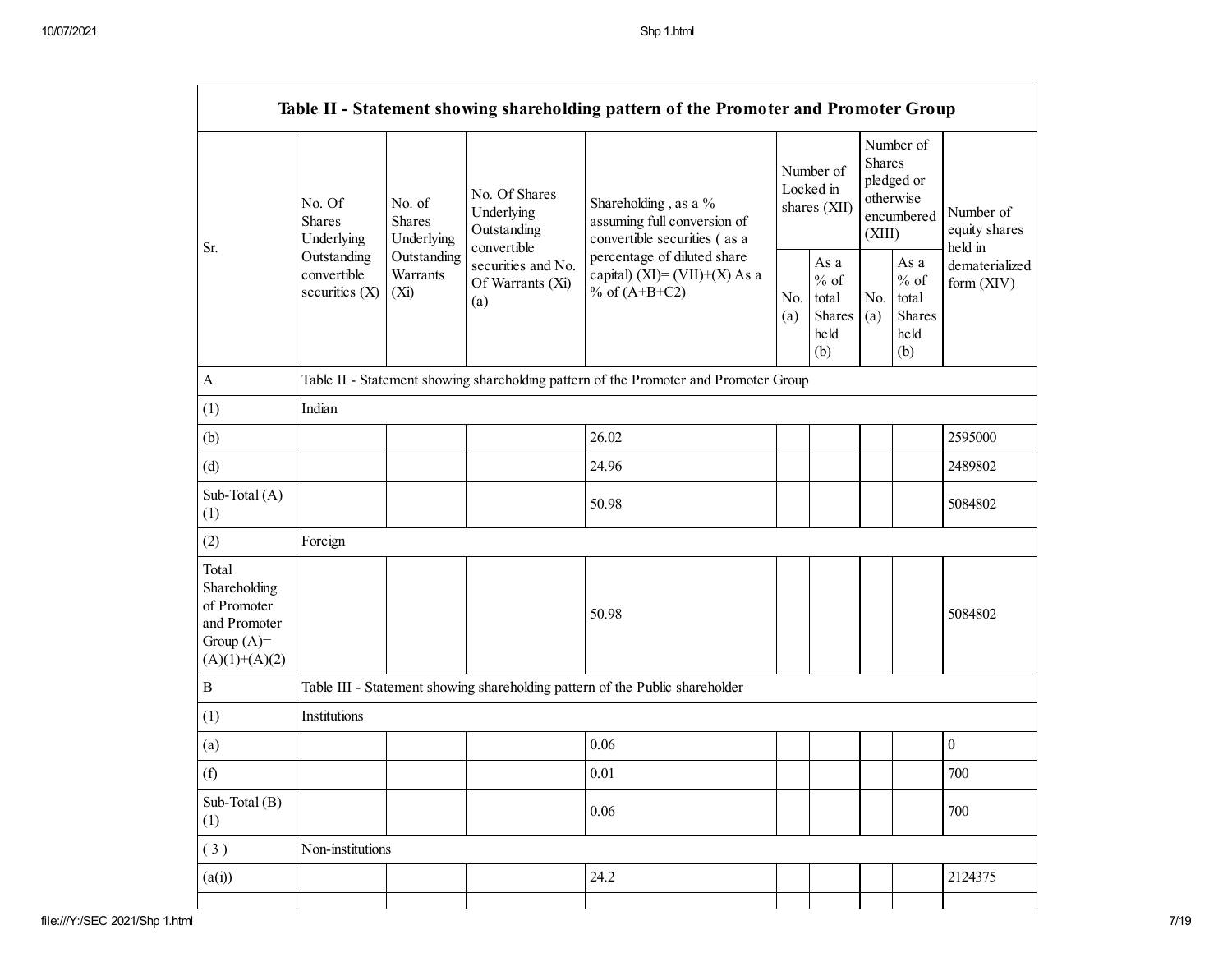10/07/2021 Shp 1.html

| (a(ii))                                                          |  | 2.6                                                                                           |  |  | 259522  |
|------------------------------------------------------------------|--|-----------------------------------------------------------------------------------------------|--|--|---------|
| (e)                                                              |  | 22.16                                                                                         |  |  | 2200471 |
| Sub-Total $(B)$<br>(3)                                           |  | 48.96                                                                                         |  |  | 4584368 |
| Total Public<br>Shareholding<br>$(B)=(B)(1)+$<br>$(B)(2)+(B)(3)$ |  | 49.02                                                                                         |  |  | 4585068 |
| C                                                                |  | Table IV - Statement showing shareholding pattern of the Non Promoter- Non Public shareholder |  |  |         |
| Total (<br>$A+B+C2$ )                                            |  | 100                                                                                           |  |  | 9669870 |
| Total $(A+B+C)$                                                  |  | 100                                                                                           |  |  | 9669870 |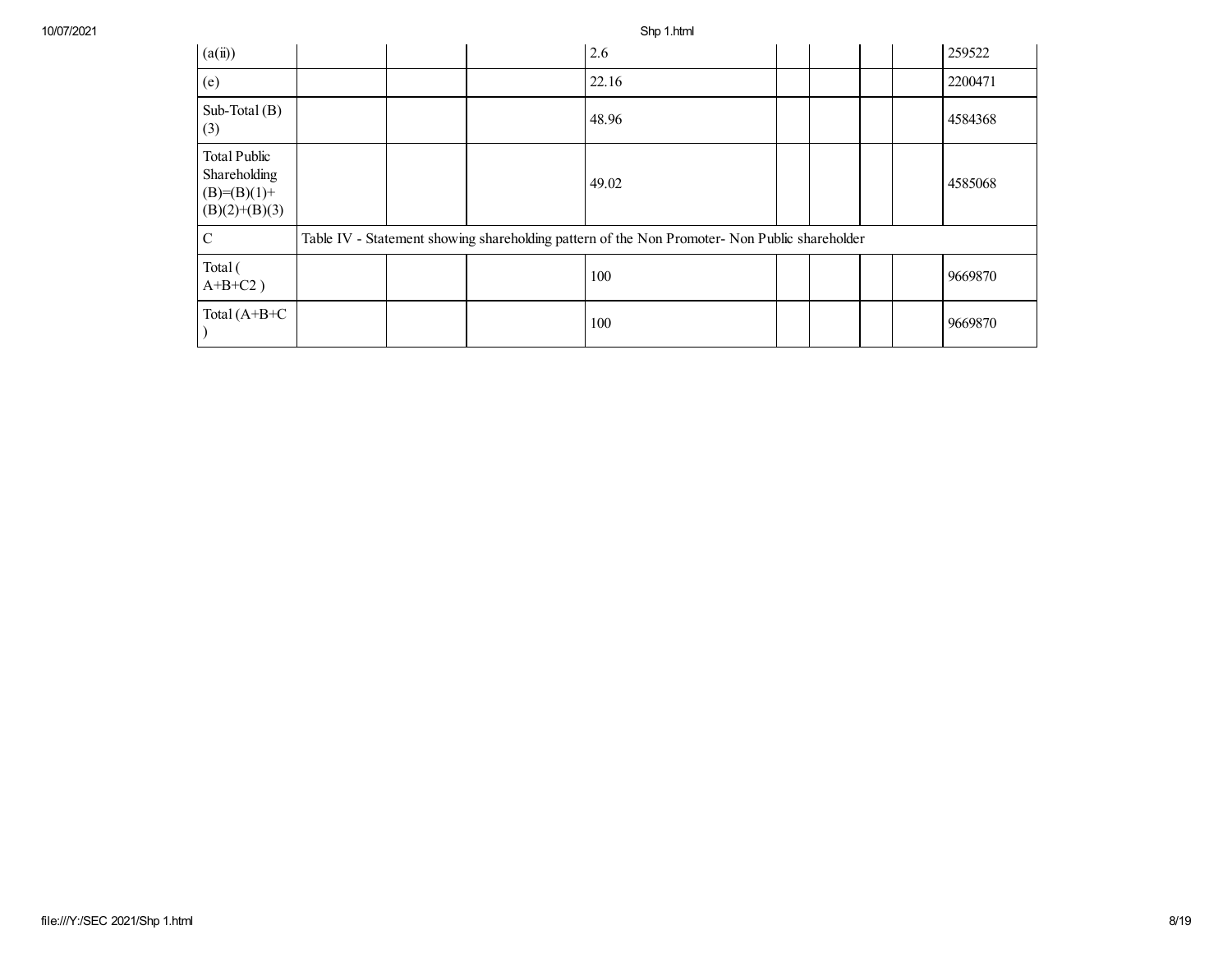| <b>Central Government/ State Government(s)</b>                                                                       |                                                               |                       |  |  |  |  |  |  |
|----------------------------------------------------------------------------------------------------------------------|---------------------------------------------------------------|-----------------------|--|--|--|--|--|--|
| Searial No.                                                                                                          | $\mathbf{1}$                                                  |                       |  |  |  |  |  |  |
| Name of the<br>Shareholders (I)                                                                                      | TAMILNADU INDUSTRIAL DEVELOPMENT CORPORATION LTD              | Click here to go back |  |  |  |  |  |  |
| PAN (II)                                                                                                             | AAACT3409P                                                    | Total                 |  |  |  |  |  |  |
| No. of fully paid<br>up equity shares<br>held (IV)                                                                   | 2595000                                                       | 2595000               |  |  |  |  |  |  |
| No. Of Partly paid-<br>up equity shares<br>held (V)                                                                  |                                                               |                       |  |  |  |  |  |  |
| No. Of shares<br>underlying<br>Depository<br>Receipts (VI)                                                           |                                                               |                       |  |  |  |  |  |  |
| Total nos. shares<br>held $(VII) = (IV) +$<br>$(V)$ + $(VI)$                                                         | 2595000                                                       | 2595000               |  |  |  |  |  |  |
| Shareholding as a<br>% of total no. of<br>shares (calculated<br>as per SCRR,<br>1957) (VIII) As a<br>% of $(A+B+C2)$ | 26.02                                                         | 26.02                 |  |  |  |  |  |  |
|                                                                                                                      | Number of Voting Rights held in each class of securities (IX) |                       |  |  |  |  |  |  |
| Class eg: X                                                                                                          | 2595000                                                       | 2595000               |  |  |  |  |  |  |
| Class eg:y                                                                                                           |                                                               |                       |  |  |  |  |  |  |
| Total                                                                                                                | 2595000                                                       | 2595000               |  |  |  |  |  |  |
| Total as a % of<br>Total Voting rights                                                                               | 26.02                                                         | 26.02                 |  |  |  |  |  |  |
| No. Of Shares<br>Underlying<br>Outstanding<br>convertible<br>securities (X)                                          |                                                               |                       |  |  |  |  |  |  |
| No. of Shares<br>Underlying                                                                                          |                                                               |                       |  |  |  |  |  |  |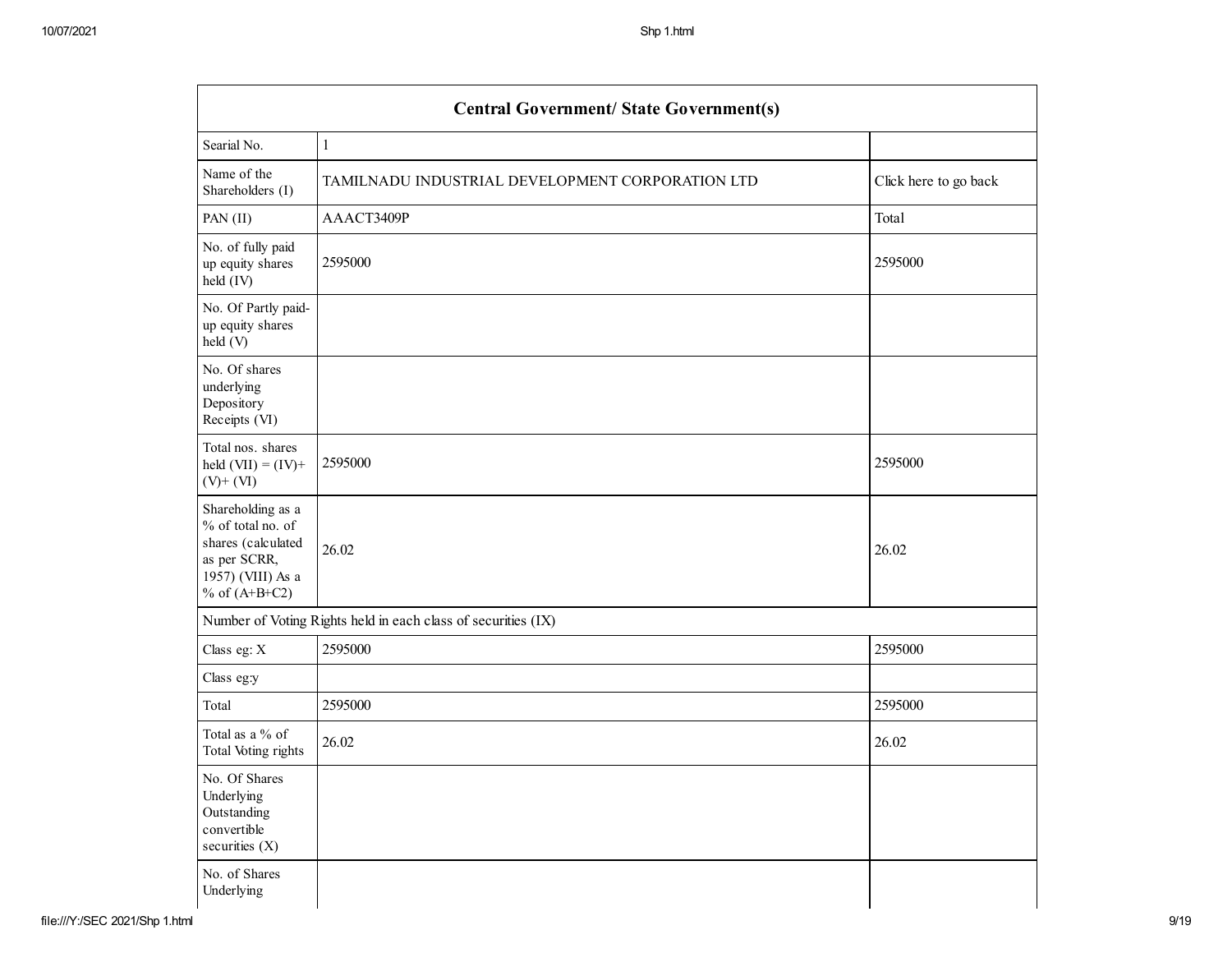| Outstanding<br>Warrants (Xi)                                                                                                                                                         |                                                         |         |
|--------------------------------------------------------------------------------------------------------------------------------------------------------------------------------------|---------------------------------------------------------|---------|
| No. Of Shares<br>Underlying<br>Outstanding<br>convertible<br>securities and<br>warrants $(X)$                                                                                        |                                                         |         |
| Shareholding, as a<br>% assuming full<br>conversion of<br>convertible<br>securities (as a<br>percentage of<br>diluted share<br>capital) (XI)=<br>$(VII)+(X)$ As a %<br>of $(A+B+C2)$ | 26.02                                                   | 26.02   |
| Number of Locked in shares (XII)                                                                                                                                                     |                                                         |         |
| No. $(a)$                                                                                                                                                                            |                                                         |         |
| As a % of total<br>Shares held (b)                                                                                                                                                   |                                                         |         |
|                                                                                                                                                                                      | Number of Shares pledged or otherwise encumbered (XIII) |         |
| No. $(a)$                                                                                                                                                                            |                                                         |         |
| As a % of total<br>Shares held (b)                                                                                                                                                   |                                                         |         |
| Number of equity<br>shares held in<br>dematerialized<br>form (XIV)                                                                                                                   | 2595000                                                 | 2595000 |
| Reason for not providing PAN                                                                                                                                                         |                                                         |         |
| Reason for not<br>providing PAN                                                                                                                                                      |                                                         |         |
| Shareholder type                                                                                                                                                                     | Promoter                                                |         |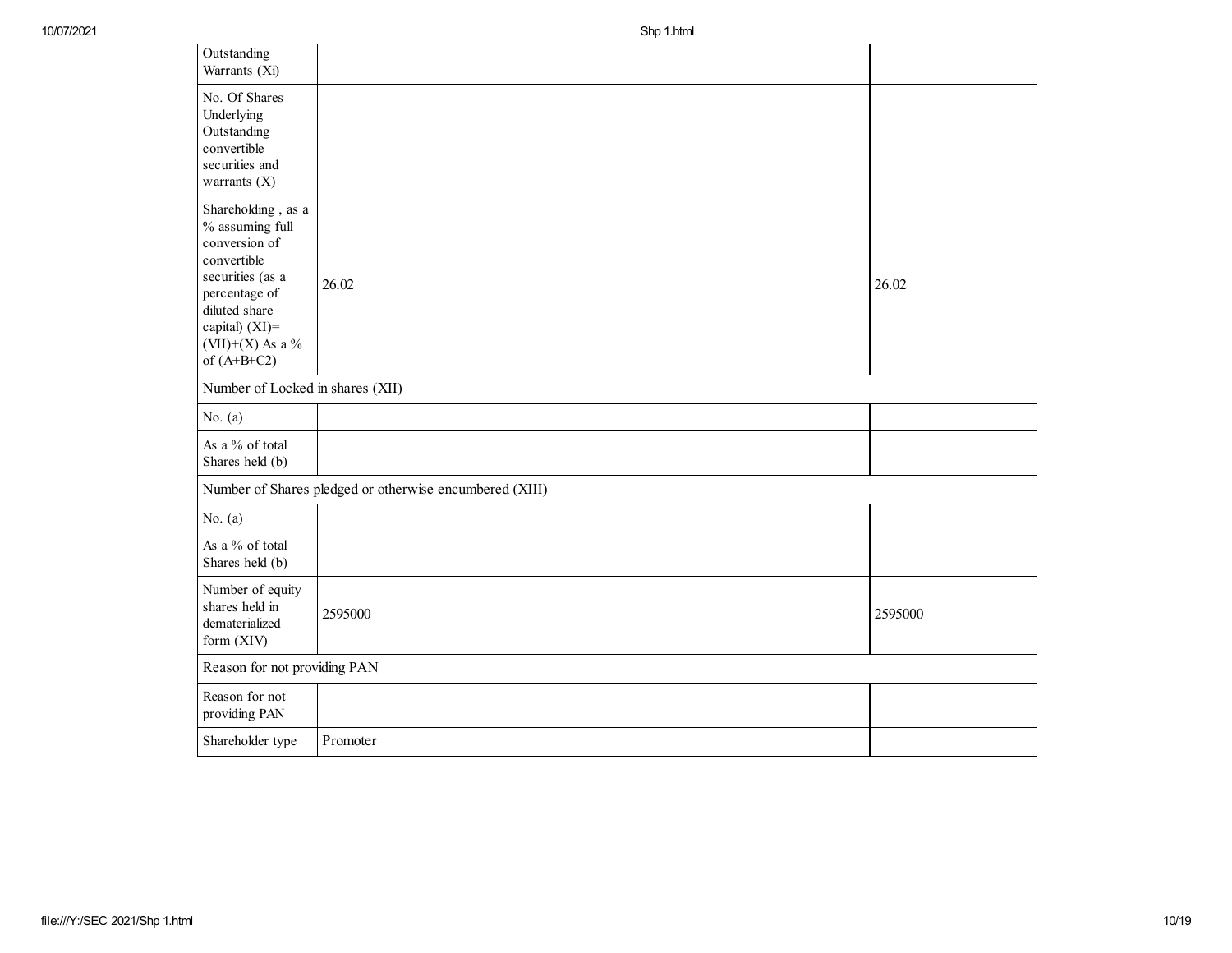| Any Other (specify)                                                                                                  |                                                               |                                            |                                     |                          |  |  |  |  |  |  |
|----------------------------------------------------------------------------------------------------------------------|---------------------------------------------------------------|--------------------------------------------|-------------------------------------|--------------------------|--|--|--|--|--|--|
| Searial No.                                                                                                          | $\mathbf{1}$                                                  | $\overline{2}$                             | $\overline{3}$                      |                          |  |  |  |  |  |  |
| Category                                                                                                             | <b>Bodies Corporate</b>                                       | <b>Bodies Corporate</b>                    | Director or Director's<br>Relatives | Click here to<br>go back |  |  |  |  |  |  |
| Name of the<br>Shareholders (I)                                                                                      | PILANI INVESTMENT AND INDUSTRIES<br><b>CORPORATION LTD</b>    | <b>BIRLA GROUP HOLDINGS</b><br>PRIVATE LTD | MR ASKARAN<br><b>AGARWALA</b>       |                          |  |  |  |  |  |  |
| PAN (II)                                                                                                             | AABCP7642R                                                    | AAACR2250C                                 | ABJPA1296L                          | Total                    |  |  |  |  |  |  |
| No. of the<br>Shareholders (I)                                                                                       | 1                                                             | $\mathbf{1}$                               | $\mathbf{1}$                        | $\mathfrak{Z}$           |  |  |  |  |  |  |
| No. of fully paid<br>up equity shares<br>held (IV)                                                                   | 498000                                                        | 1990652                                    | 1150                                | 2489802                  |  |  |  |  |  |  |
| No. Of Partly paid-<br>up equity shares<br>held (V)                                                                  |                                                               |                                            |                                     |                          |  |  |  |  |  |  |
| No. Of shares<br>underlying<br>Depository<br>Receipts (VI)                                                           |                                                               |                                            |                                     |                          |  |  |  |  |  |  |
| Total nos. shares<br>held $(VII) = (IV) +$<br>$(V)$ + $(VI)$                                                         | 498000                                                        | 1990652                                    | 1150                                | 2489802                  |  |  |  |  |  |  |
| Shareholding as a<br>% of total no. of<br>shares (calculated<br>as per SCRR,<br>1957) (VIII) As a<br>% of $(A+B+C2)$ | 4.99                                                          | 19.96                                      | 0.01                                | 24.96                    |  |  |  |  |  |  |
|                                                                                                                      | Number of Voting Rights held in each class of securities (IX) |                                            |                                     |                          |  |  |  |  |  |  |
| Class eg: X                                                                                                          | 498000                                                        | 1990652                                    | 1150                                | 2489802                  |  |  |  |  |  |  |
| Class eg:y                                                                                                           |                                                               |                                            |                                     |                          |  |  |  |  |  |  |
| Total                                                                                                                | 498000                                                        | 1990652                                    | 1150                                | 2489802                  |  |  |  |  |  |  |
| Total as a $\%$ of<br>Total Voting rights                                                                            | 4.99                                                          | 19.96                                      | 0.01                                | 24.96                    |  |  |  |  |  |  |
| No. Of Shares<br>Underlying                                                                                          |                                                               |                                            |                                     |                          |  |  |  |  |  |  |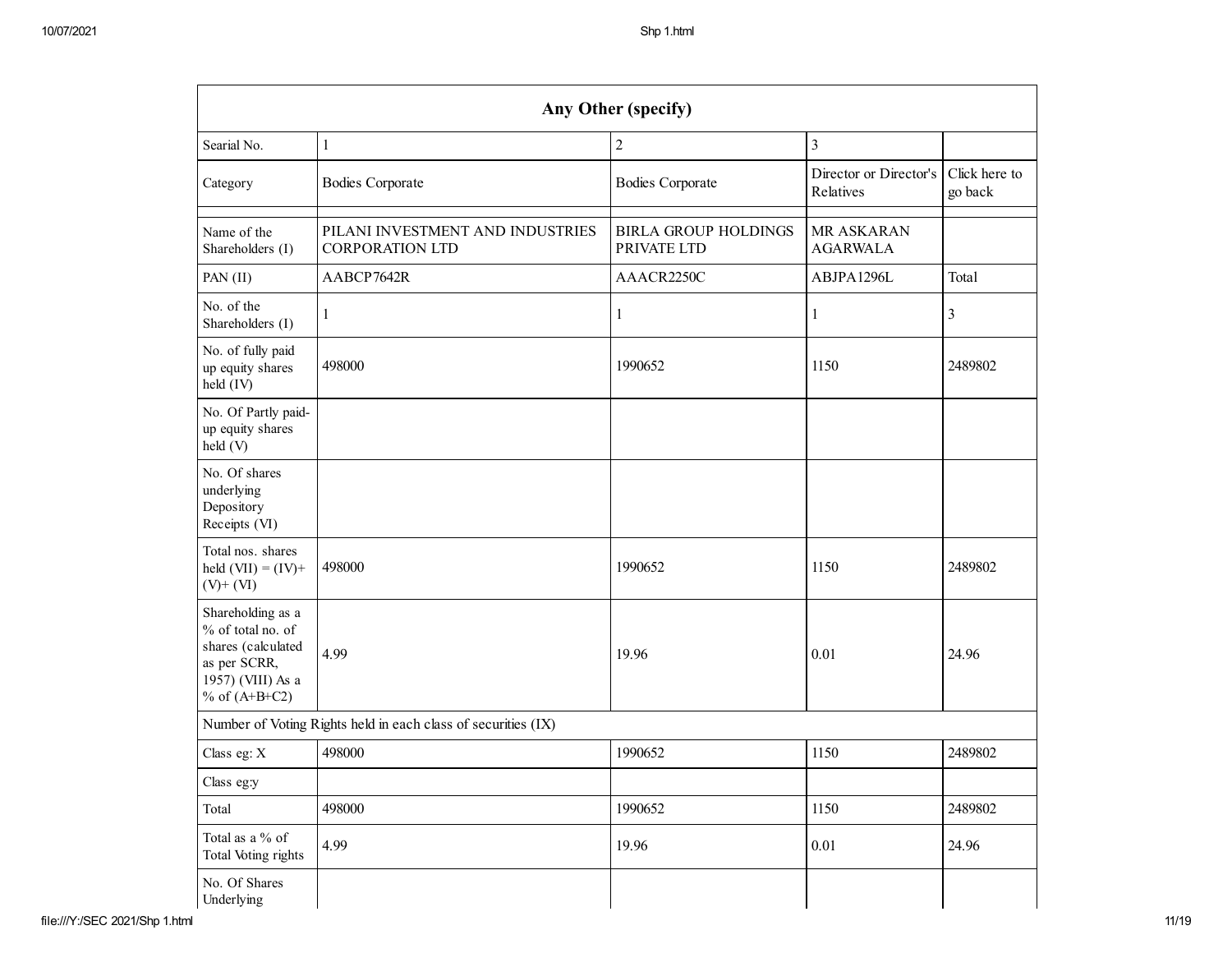| Outstanding<br>convertible<br>securities $(X)$                                                                                                                                       |                                                         |          |          |         |
|--------------------------------------------------------------------------------------------------------------------------------------------------------------------------------------|---------------------------------------------------------|----------|----------|---------|
| No. of Shares<br>Underlying<br>Outstanding<br>Warrants (Xi)                                                                                                                          |                                                         |          |          |         |
| No. Of Shares<br>Underlying<br>Outstanding<br>convertible<br>securities and No.<br>Of Warrants (Xi)<br>(a)                                                                           |                                                         |          |          |         |
| Shareholding, as a<br>% assuming full<br>conversion of<br>convertible<br>securities (as a<br>percentage of<br>diluted share<br>capital) (XI)=<br>$(VII)+(X)$ As a %<br>of $(A+B+C2)$ | 4.99                                                    | 19.96    | 0.01     | 24.96   |
| Number of Locked in shares (XII)                                                                                                                                                     |                                                         |          |          |         |
| No. $(a)$                                                                                                                                                                            |                                                         |          |          |         |
| As a % of total<br>Shares held (b)                                                                                                                                                   |                                                         |          |          |         |
|                                                                                                                                                                                      | Number of Shares pledged or otherwise encumbered (XIII) |          |          |         |
| No. $(a)$                                                                                                                                                                            |                                                         |          |          |         |
| As a % of total<br>Shares held (b)                                                                                                                                                   |                                                         |          |          |         |
| Number of equity<br>shares held in<br>dematerialized<br>form (XIV)                                                                                                                   | 498000                                                  | 1990652  | 1150     | 2489802 |
| Reason for not providing PAN                                                                                                                                                         |                                                         |          |          |         |
| Reason for not<br>providing PAN                                                                                                                                                      |                                                         |          |          |         |
| Shareholder type                                                                                                                                                                     | Promoter                                                | Promoter | Promoter |         |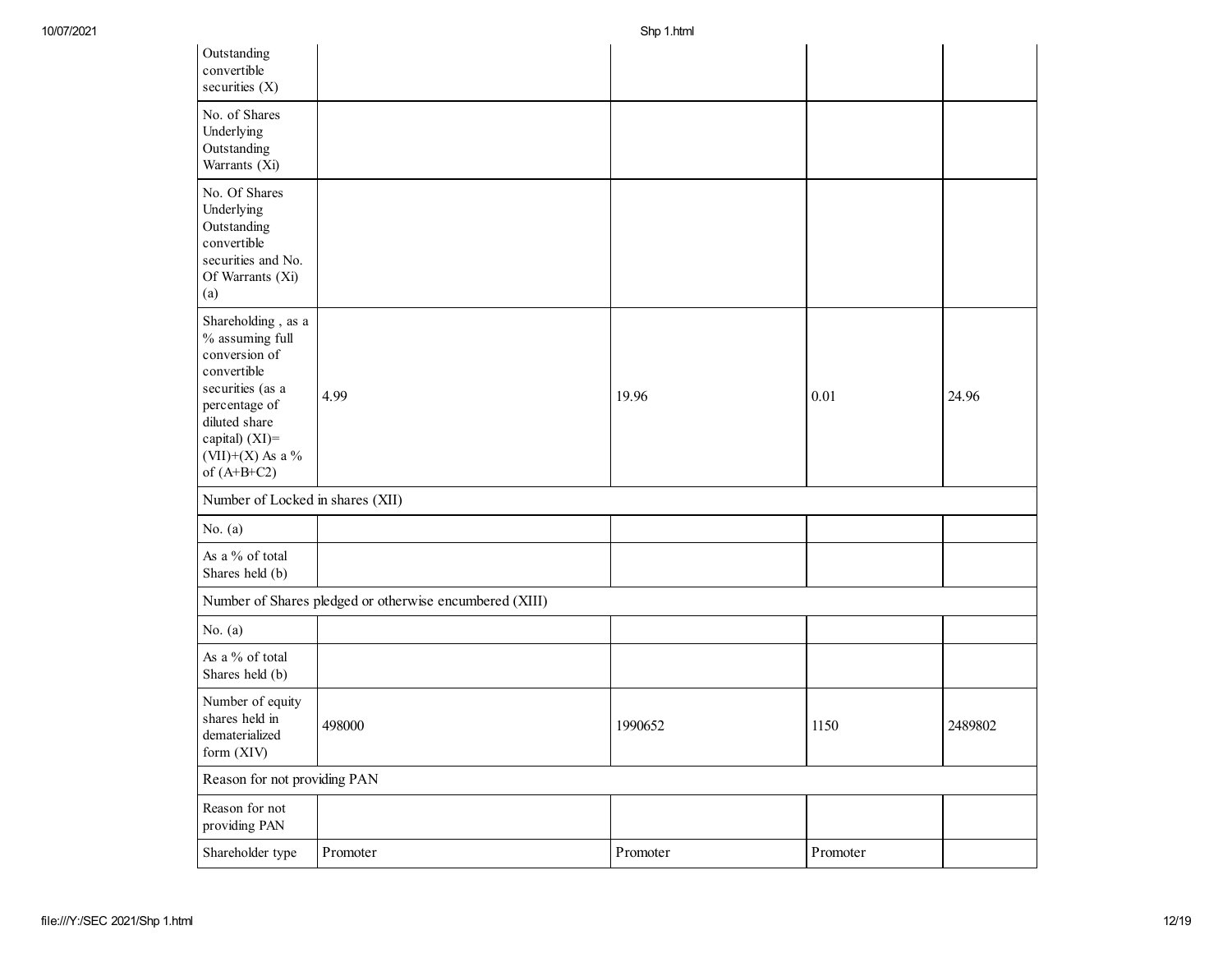| Individuals - ii. Individual shareholders holding nominal share capital in excess of Rs. 2 lakhs.                    |                                                               |                       |  |  |  |  |  |  |
|----------------------------------------------------------------------------------------------------------------------|---------------------------------------------------------------|-----------------------|--|--|--|--|--|--|
| Searial No.                                                                                                          | $\mathbf{1}$                                                  |                       |  |  |  |  |  |  |
| Name of the<br>Shareholders (I)                                                                                      | <b>SRINIVAS B S</b>                                           | Click here to go back |  |  |  |  |  |  |
| PAN (II)                                                                                                             | AAPPS0088L                                                    | Total                 |  |  |  |  |  |  |
| No. of fully paid<br>up equity shares<br>held (IV)                                                                   | 127533                                                        | 127533                |  |  |  |  |  |  |
| No. Of Partly paid-<br>up equity shares<br>held (V)                                                                  |                                                               |                       |  |  |  |  |  |  |
| No. Of shares<br>underlying<br>Depository<br>Receipts (VI)                                                           |                                                               |                       |  |  |  |  |  |  |
| Total nos. shares<br>held $(VII) = (IV) +$<br>$(V)$ + $(VI)$                                                         | 127533                                                        | 127533                |  |  |  |  |  |  |
| Shareholding as a<br>% of total no. of<br>shares (calculated<br>as per SCRR,<br>1957) (VIII) As a<br>% of $(A+B+C2)$ | 1.28                                                          | 1.28                  |  |  |  |  |  |  |
|                                                                                                                      | Number of Voting Rights held in each class of securities (IX) |                       |  |  |  |  |  |  |
| Class eg: X                                                                                                          | 127533                                                        | 127533                |  |  |  |  |  |  |
| Class eg:y                                                                                                           |                                                               |                       |  |  |  |  |  |  |
| Total                                                                                                                | 127533                                                        | 127533                |  |  |  |  |  |  |
| Total as a % of<br>Total Voting rights                                                                               | 1.28                                                          | 1.28                  |  |  |  |  |  |  |
| No. Of Shares<br>Underlying<br>Outstanding<br>convertible<br>securities (X)                                          |                                                               |                       |  |  |  |  |  |  |
| No. of Shares<br>Underlying                                                                                          |                                                               |                       |  |  |  |  |  |  |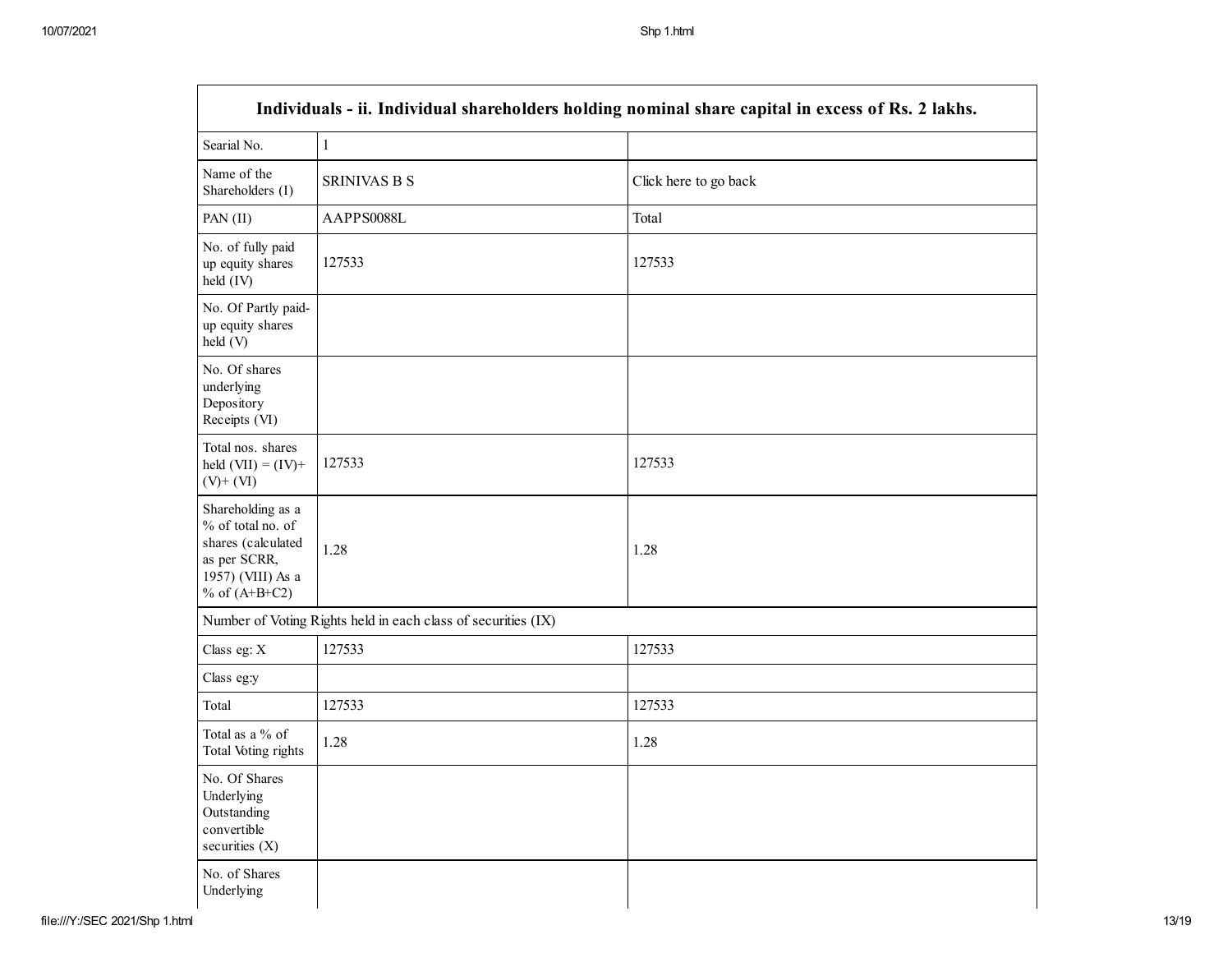| Outstanding<br>Warrants (Xi)                                                                                                                                                            |        |        |
|-----------------------------------------------------------------------------------------------------------------------------------------------------------------------------------------|--------|--------|
| No. Of Shares<br>Underlying<br>Outstanding<br>convertible<br>securities and No.<br>Of Warrants (Xi)<br>(a)                                                                              |        |        |
| Shareholding, as a<br>$\%$ assuming full<br>conversion of<br>convertible<br>securities (as a<br>percentage of<br>diluted share<br>capital) (XI)=<br>$(VII)+(X)$ As a %<br>of $(A+B+C2)$ | 1.28   | 1.28   |
| Number of Locked in shares (XII)                                                                                                                                                        |        |        |
| No. $(a)$                                                                                                                                                                               |        |        |
| As a % of total<br>Shares held (b)                                                                                                                                                      |        |        |
| Number of equity<br>shares held in<br>dematerialized<br>form (XIV)                                                                                                                      | 127533 | 127533 |
| Reason for not providing PAN                                                                                                                                                            |        |        |
| Reason for not<br>providing PAN                                                                                                                                                         |        |        |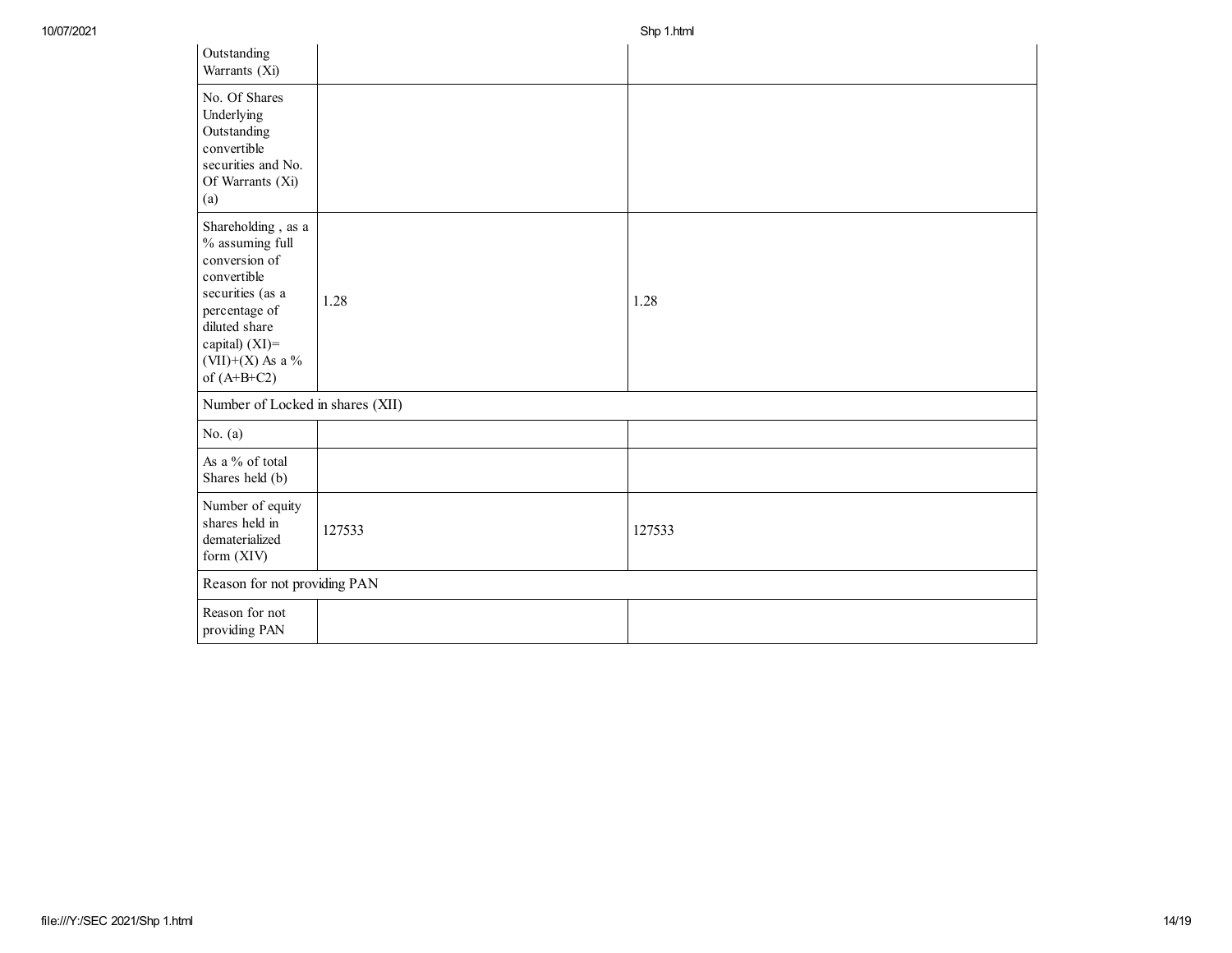| Any Other (specify)                                                                                                  |                            |                                                               |                                                        |                     |                  |                  |                  |  |  |  |
|----------------------------------------------------------------------------------------------------------------------|----------------------------|---------------------------------------------------------------|--------------------------------------------------------|---------------------|------------------|------------------|------------------|--|--|--|
| Searial No.                                                                                                          | $\mathbf{1}$               | $\sqrt{2}$                                                    | $\mathfrak{Z}$                                         | $\overline{4}$      | 5                | 6                | $\boldsymbol{7}$ |  |  |  |
| Category                                                                                                             | <b>Bodies</b><br>Corporate | <b>Bodies Corporate</b>                                       | <b>Bodies Corporate</b>                                | Clearing<br>Members |                  | Employees        | <b>IEPF</b>      |  |  |  |
| Category / More<br>than 1 percentage                                                                                 | Category                   | More than 1 percentage<br>of shareholding                     | More than 1 percentage<br>of shareholding              | Category            | Category         | Category         | Category         |  |  |  |
| Name of the<br>Shareholders (I)                                                                                      |                            | <b>KAMAL JYOT</b><br><b>INVESTMENTS LTD</b>                   | <b>ANSHUL</b><br><b>SPECIALITY</b><br><b>MELECULES</b> |                     |                  |                  |                  |  |  |  |
| PAN (II)                                                                                                             |                            | AAACK3258K                                                    | AABCA4003H                                             |                     |                  |                  |                  |  |  |  |
| No. of the<br>Shareholders (I)                                                                                       | 81                         | 1                                                             | 1                                                      | 35                  | $\overline{4}$   | 10               | 1                |  |  |  |
| No. of fully paid<br>up equity shares<br>held (IV)                                                                   | 54341                      | 976903                                                        | 722718                                                 | 13704               | 350              | 440              | 347355           |  |  |  |
| No. Of Partly paid-<br>up equity shares<br>held (V)                                                                  |                            |                                                               |                                                        |                     |                  |                  |                  |  |  |  |
| No. Of shares<br>underlying<br>Depository<br>Receipts (VI)                                                           |                            |                                                               |                                                        |                     |                  |                  |                  |  |  |  |
| Total nos. shares<br>held $(VII) = (IV) +$<br>$(V)$ + $(VI)$                                                         | 54341                      | 976903                                                        | 722718                                                 | 13704               | 350              | 440              | 347355           |  |  |  |
| Shareholding as a<br>% of total no. of<br>shares (calculated<br>as per SCRR,<br>1957) (VIII) As a<br>% of $(A+B+C2)$ | 0.54                       | 9.79                                                          | 7.25                                                   | 0.14                | $\boldsymbol{0}$ | $\boldsymbol{0}$ | 3.48             |  |  |  |
|                                                                                                                      |                            | Number of Voting Rights held in each class of securities (IX) |                                                        |                     |                  |                  |                  |  |  |  |
| Class eg: X                                                                                                          | 54341                      | 976903                                                        | 722718                                                 | 13704               | 350              | 440              | 347355           |  |  |  |
| Class eg:y                                                                                                           |                            |                                                               |                                                        |                     |                  |                  |                  |  |  |  |
| Total                                                                                                                | 54341                      | 976903                                                        | 722718                                                 | 13704               | 350              | 440              | 347355           |  |  |  |
|                                                                                                                      |                            |                                                               |                                                        |                     |                  |                  |                  |  |  |  |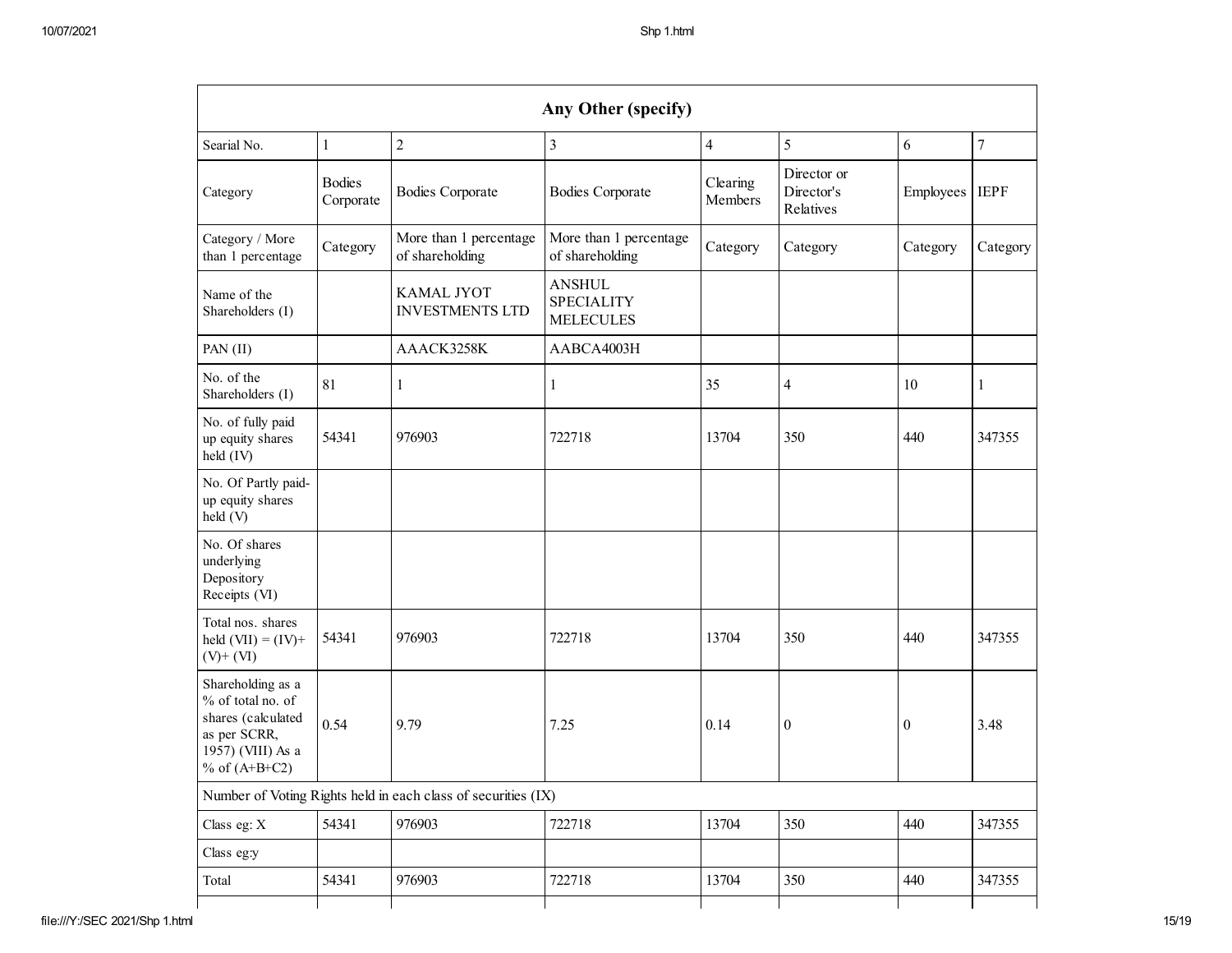Shp 1.html

| Total as a % of<br>Total Voting rights                                                                                                                                               | 0.54  | 9.79   | 7.25   | 0.14  | $\boldsymbol{0}$ | $\boldsymbol{0}$ | 3.48   |
|--------------------------------------------------------------------------------------------------------------------------------------------------------------------------------------|-------|--------|--------|-------|------------------|------------------|--------|
| No. Of Shares<br>Underlying<br>Outstanding<br>convertible<br>securities (X)                                                                                                          |       |        |        |       |                  |                  |        |
| No. of Shares<br>Underlying<br>Outstanding<br>Warrants (Xi)                                                                                                                          |       |        |        |       |                  |                  |        |
| No. Of Shares<br>Underlying<br>Outstanding<br>convertible<br>securities and No.<br>Of Warrants (Xi)<br>(a)                                                                           |       |        |        |       |                  |                  |        |
| Shareholding, as a<br>% assuming full<br>conversion of<br>convertible<br>securities (as a<br>percentage of<br>diluted share<br>capital) (XI)=<br>$(VII)+(X)$ As a %<br>of $(A+B+C2)$ | 0.54  | 9.79   | 7.25   | 0.14  | $\boldsymbol{0}$ | $\boldsymbol{0}$ | 3.48   |
| Number of Locked in shares (XII)                                                                                                                                                     |       |        |        |       |                  |                  |        |
| No. $(a)$                                                                                                                                                                            |       |        |        |       |                  |                  |        |
| As a % of total<br>Shares held (b)                                                                                                                                                   |       |        |        |       |                  |                  |        |
| Number of equity<br>shares held in<br>dematerialized<br>form (XIV)                                                                                                                   | 48516 | 976903 | 722718 | 13704 | 100              | 60               | 347355 |
| Reason for not providing PAN                                                                                                                                                         |       |        |        |       |                  |                  |        |
| Reason for not<br>providing PAN                                                                                                                                                      |       |        |        |       |                  |                  |        |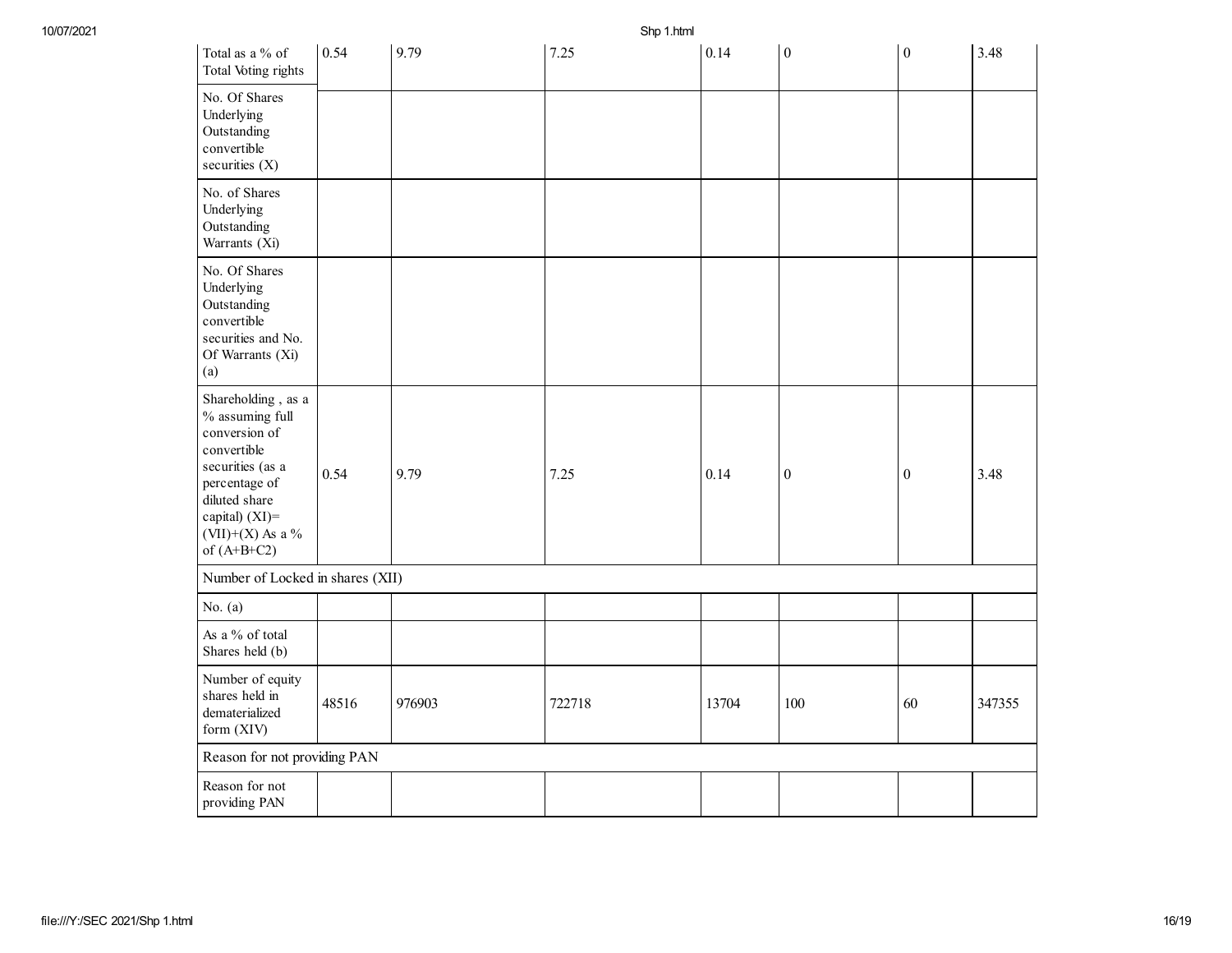| Any Other (specify)                                                                                                  |            |                                                               |                  |                       |  |  |  |  |  |
|----------------------------------------------------------------------------------------------------------------------|------------|---------------------------------------------------------------|------------------|-----------------------|--|--|--|--|--|
| Searial No.                                                                                                          | 8          | 9                                                             | $10\,$           |                       |  |  |  |  |  |
| Category                                                                                                             | <b>LLP</b> | Non-Resident Indian (NRI)                                     | <b>Trusts</b>    |                       |  |  |  |  |  |
| Category / More<br>than 1 percentage                                                                                 | Category   | Category                                                      | Category         |                       |  |  |  |  |  |
| Name of the<br>Shareholders (I)                                                                                      |            |                                                               |                  | Click here to go back |  |  |  |  |  |
| PAN (II)                                                                                                             |            |                                                               |                  | Total                 |  |  |  |  |  |
| No. of the<br>Shareholders (I)                                                                                       | 1          | 209                                                           | $\mathbf{1}$     | 342                   |  |  |  |  |  |
| No. of fully paid<br>up equity shares<br>held (IV)                                                                   | 40000      | 54615                                                         | 100              | 510905                |  |  |  |  |  |
| No. Of Partly paid-<br>up equity shares<br>held(V)                                                                   |            |                                                               |                  |                       |  |  |  |  |  |
| No. Of shares<br>underlying<br>Depository<br>Receipts (VI)                                                           |            |                                                               |                  |                       |  |  |  |  |  |
| Total nos. shares<br>held $(VII) = (IV) +$<br>$(V)$ + $(VI)$                                                         | 40000      | 54615                                                         | 100              | 510905                |  |  |  |  |  |
| Shareholding as a<br>% of total no. of<br>shares (calculated<br>as per SCRR,<br>1957) (VIII) As a<br>% of $(A+B+C2)$ | 0.4        | 0.55                                                          | $\boldsymbol{0}$ | 5.11                  |  |  |  |  |  |
|                                                                                                                      |            | Number of Voting Rights held in each class of securities (IX) |                  |                       |  |  |  |  |  |
| Class eg: X                                                                                                          | 40000      | 54615                                                         | 100              | 510905                |  |  |  |  |  |
| Class eg:y                                                                                                           |            |                                                               |                  |                       |  |  |  |  |  |
| Total                                                                                                                | 40000      | 54615                                                         | 100              | 510905                |  |  |  |  |  |
| Total as a % of<br>Total Voting rights                                                                               | 0.4        | 0.55                                                          | $\boldsymbol{0}$ | 5.11                  |  |  |  |  |  |
| No. Of Shares                                                                                                        |            |                                                               |                  |                       |  |  |  |  |  |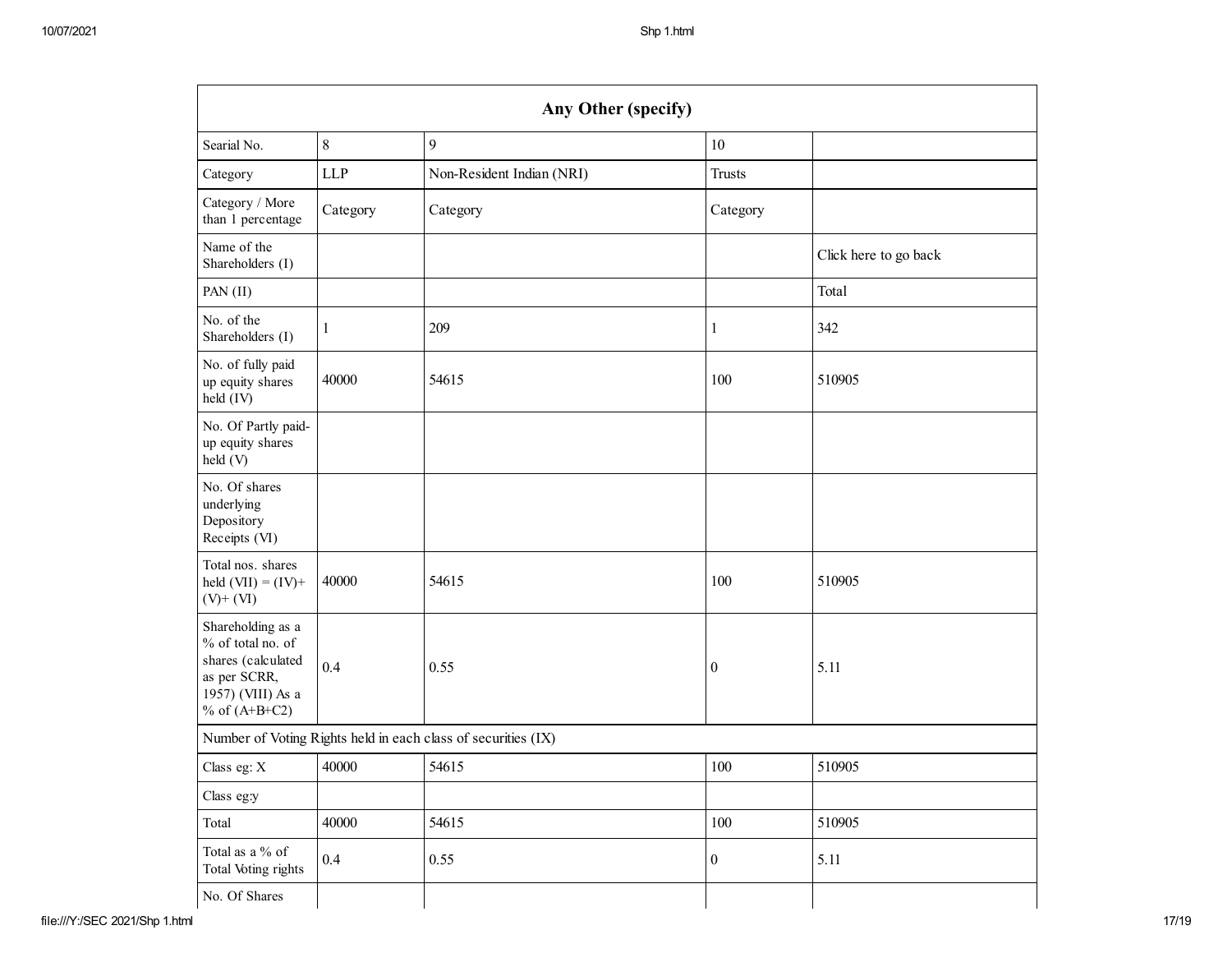| Underlying<br>Outstanding<br>convertible<br>securities $(X)$                                                                                                                       |       |       |                  |        |
|------------------------------------------------------------------------------------------------------------------------------------------------------------------------------------|-------|-------|------------------|--------|
| No. of Shares<br>Underlying<br>Outstanding<br>Warrants (Xi)                                                                                                                        |       |       |                  |        |
| No. Of Shares<br>Underlying<br>Outstanding<br>convertible<br>securities and No.<br>Of Warrants (Xi)<br>(a)                                                                         |       |       |                  |        |
| Shareholding, as a<br>% assuming full<br>conversion of<br>convertible<br>securities (as a<br>percentage of<br>diluted share<br>capital) (XI)=<br>(VII)+(X) As a %<br>of $(A+B+C2)$ | 0.4   | 0.55  | $\boldsymbol{0}$ | 5.11   |
| Number of Locked in shares (XII)                                                                                                                                                   |       |       |                  |        |
| No. $(a)$                                                                                                                                                                          |       |       |                  |        |
| As a % of total<br>Shares held (b)                                                                                                                                                 |       |       |                  |        |
| Number of equity<br>shares held in<br>dematerialized<br>form (XIV)                                                                                                                 | 40000 | 51015 | 100              | 500850 |
| Reason for not providing PAN                                                                                                                                                       |       |       |                  |        |
| Reason for not<br>providing PAN                                                                                                                                                    |       |       |                  |        |